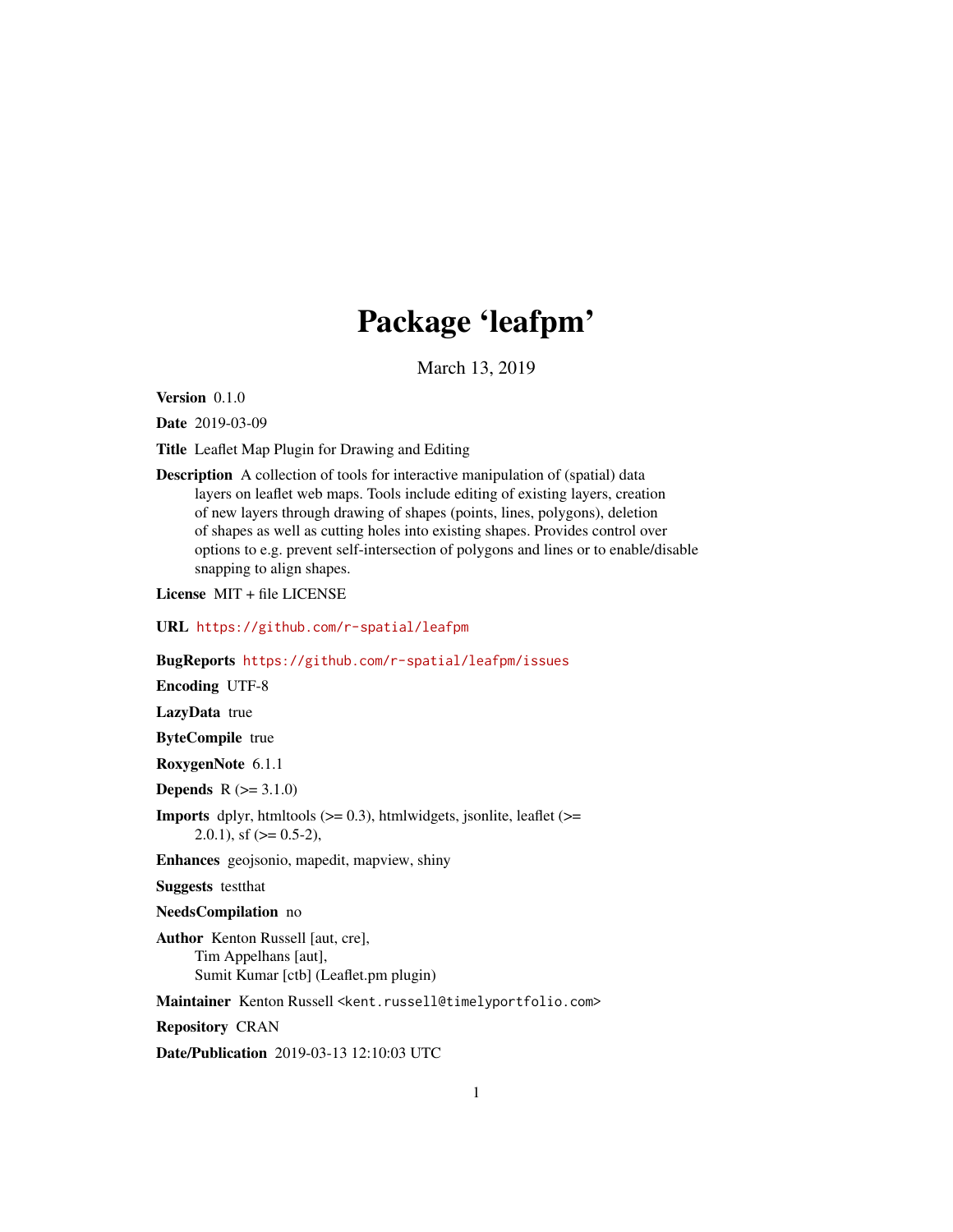### <span id="page-1-0"></span>R topics documented:

addPmToolbar *Add 'leaflet-pm' Toolbar to a Leaflet 'htmlwidget'*

#### Description

Add 'leaflet-pm' Toolbar to a Leaflet 'htmlwidget'

#### Usage

```
addPmToolbar(map = NULL, targetLayerId = NULL, targetGroup = NULL,
  toolbarOptions = pmToolbarOptions(), drawOptions = pmDrawOptions(),
  editOptions = pmEditOptions(), cutOptions = pmCutOptions())
```
#### Arguments

| map           | leaflet map htmlwidget to which the toolbar should be added |
|---------------|-------------------------------------------------------------|
| targetLayerId | string id of the feature to edit                            |
| targetGroup   | string name of the group to edit                            |
|               | toolbarOptions pmToolbarOptions                             |
| drawOptions   | pmDrawOptions                                               |
| editOptions   | pmEditOptions                                               |
| cutOptions    | pmCutOptions                                                |

#### Value

leaflet htmlwidget

#### Examples

```
if(interactive()) {
 library(leaflet)
 library(leafpm)
 # quick example
 leaflet() %>%
```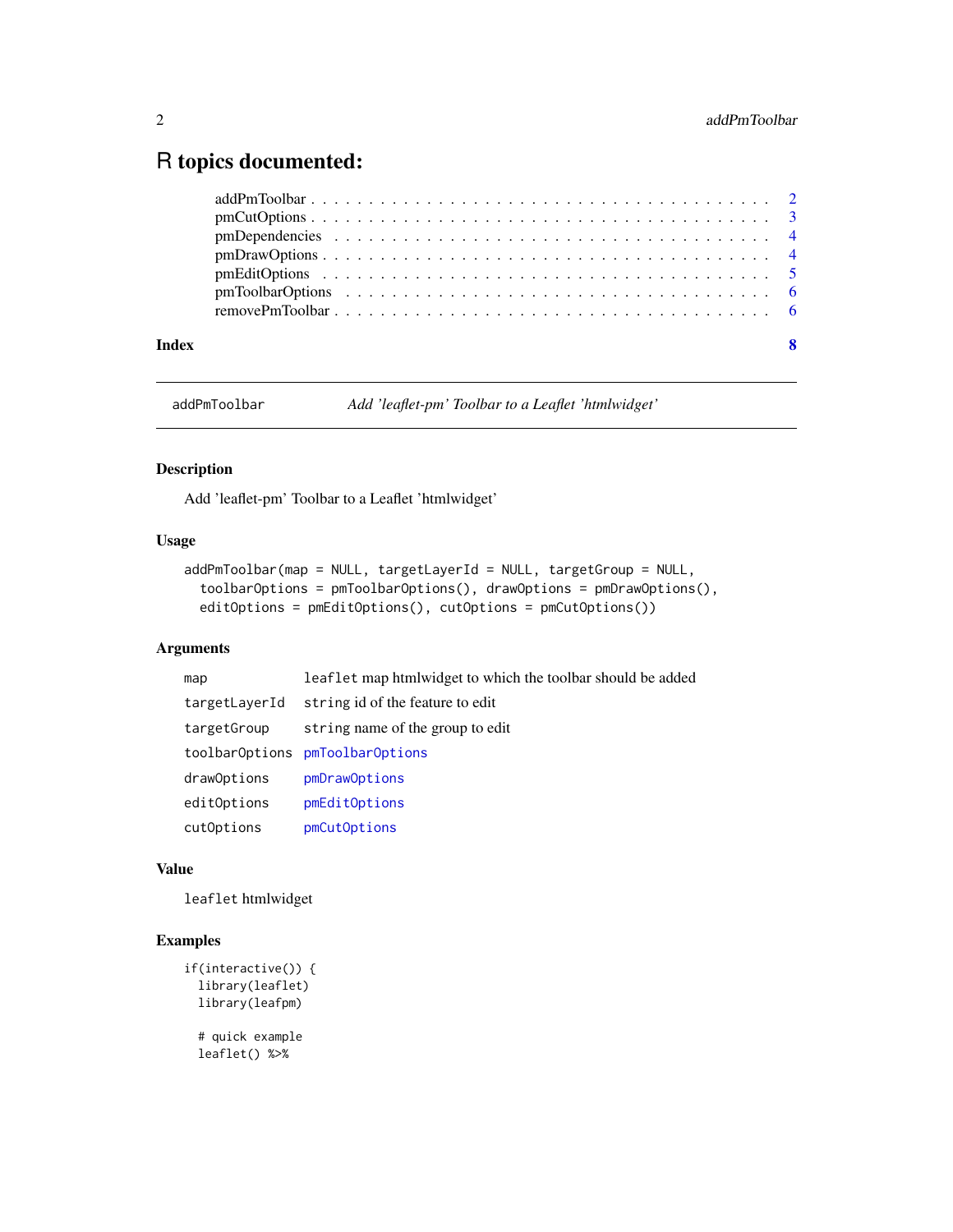```
addTiles() %>%
  addPmToolbar()
# customizing with options
leaflet() %>%
  addTiles() %>%
  addPmToolbar(
    toolbarOptions = pmToolbarOptions(drawMarker = FALSE, position = "topright"),
    drawOptions = pmDrawOptions(snappable = FALSE, allowSelfIntersection = FALSE),
    editOptions = pmEditOptions(preventMarkerRemoval = TRUE, draggable = FALSE),
    cutOptions = pmCutOptions(snappable = FALSE, allowSelfIntersection = FALSE)
  \lambda# demonstrate that leaflet.pm can work with holes
library(sf)
library(leaflet)
library(leafpm)
outer1 = matrix(c(0,0,10,0,10,10,0,10,0,0),ncol=2, byrow=TRUE)
hole1 = matrix(c(1,1,1,2,2,2,2,1,1,1),ncol=2, byrow=TRUE)hole2 = matrix(c(5,5,5,6,6,6,6,5,5,5),ncol=2, byrow=TRUE)
outer2 = matrix(c(11,0,11,1,12,1,12,0,11,0),ncol=2, byrow=TRUE)
pts1 = list(outer1, hole1, hole2)
pts2 = list(outer2)
pl1 = st_sf(geom = st_sfc(st_polygon(pts1)))
pl2 = st_sf(geom = st_sfc(st_polygon(pts2)))
mpl = st_sf(geom = st_{combine}(rbind(pl1, pl2)))if(requireNamespace("mapview")) {
  mapview::mapview(mpl)@map %>%
    addPmToolbar(targetGroup = "mpl", cutOptions = pmCutOptions(snappable = FALSE))
} else {
  warning("Please install mapview to run this example", call. = FALSE)
}
```
<span id="page-2-1"></span>pmCutOptions *Set Options for 'leaflet.pm' Cut Mode*

#### Description

}

Set Options for 'leaflet.pm' Cut Mode

#### Usage

```
pmCutOptions(snappable = FALSE, allowSelfIntersection = TRUE,
  cursorMarker = FALSE)
```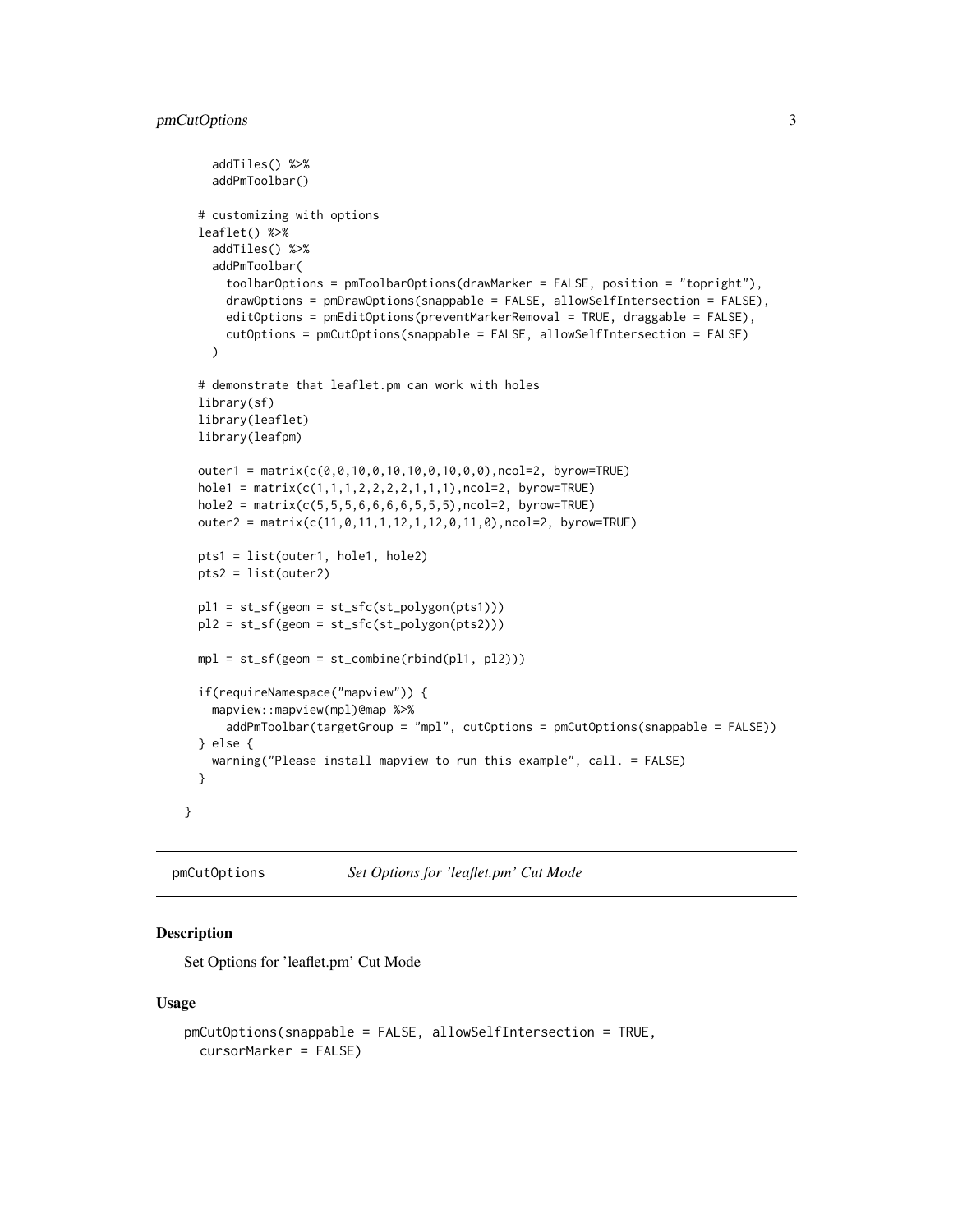#### <span id="page-3-0"></span>Arguments

| snappable             | logical to snap while drawing. Default is TRUE.          |
|-----------------------|----------------------------------------------------------|
| allowSelfIntersection |                                                          |
|                       | logical to allow self-intersection. Default is TRUE.     |
| cursorMarker          | logical to show a marker at the cursor. Default is TRUE. |

#### Value

list of options

pmDependencies *Dependencies for 'leaflet-pm'*

#### Description

Dependencies for 'leaflet-pm'

#### Usage

pmDependencies()

#### Value

htmltools::htmlDependency

<span id="page-3-1"></span>pmDrawOptions *Set Options for 'leaflet.pm' Draw Mode*

#### Description

Set Options for 'leaflet.pm' Draw Mode

#### Usage

```
pmDrawOptions(snappable = TRUE, snapDistance = 20, snapMiddle = TRUE,
  tooltips = TRUE, cursorMarker = TRUE, finishOn = NULL,
  allowSelfIntersection = TRUE, templineStyle = list(),
 hintlineStyle = list(color = "#3388ff", dashArray = "5,5"),
 markerStyle = list(draggable = TRUE))
```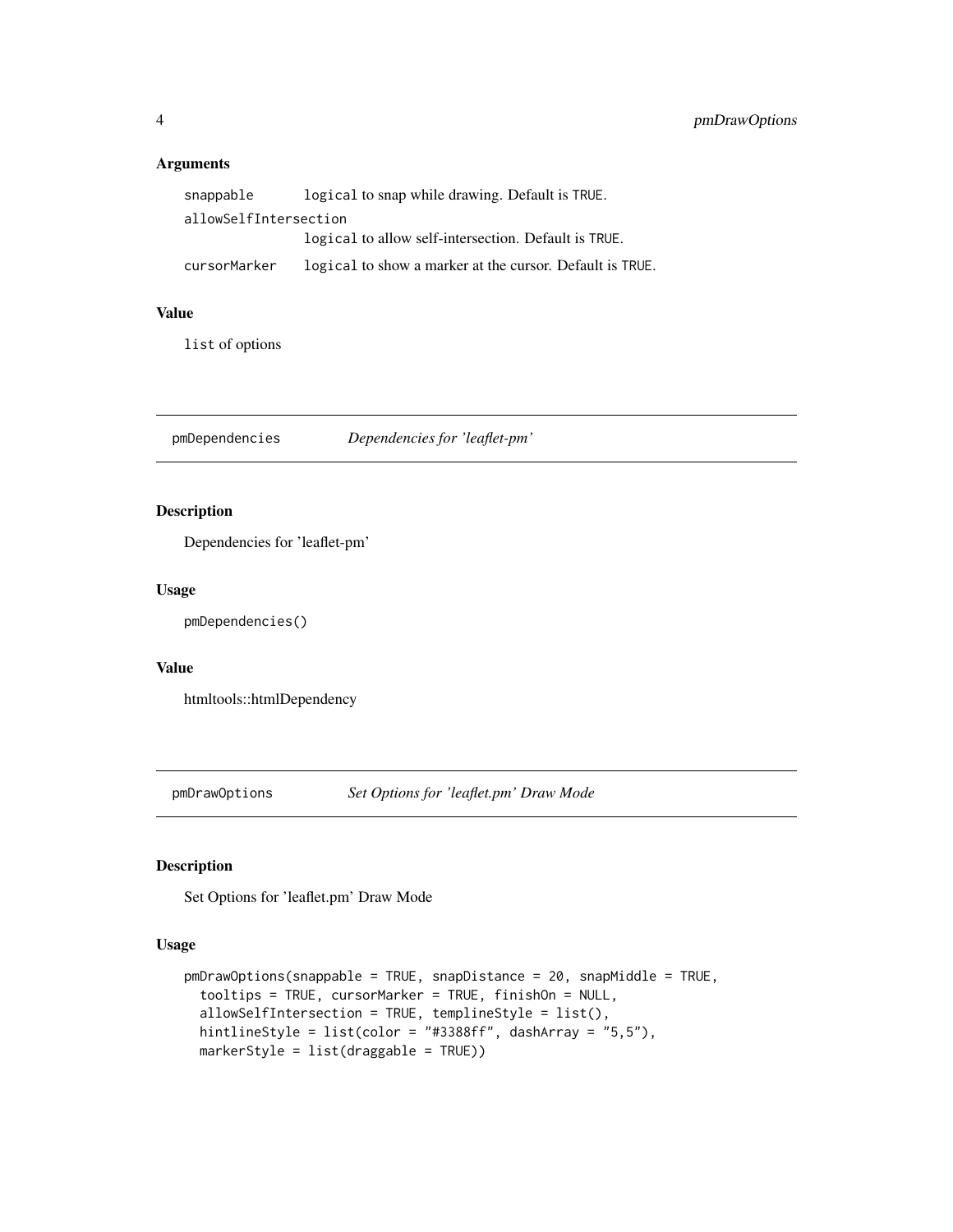#### <span id="page-4-0"></span>pmEditOptions 5

#### Arguments

| snappable             | logical to snap while drawing. Default is TRUE.                                                                                     |
|-----------------------|-------------------------------------------------------------------------------------------------------------------------------------|
| snapDistance          | integer for the distance within which snapping will occur. Default is 20.                                                           |
| snapMiddle            | logical to snap in the middle of segments. Default is TRUE.                                                                         |
| tooltips              | logical to show tooltips. Default is TRUE.                                                                                          |
| cursorMarker          | logical to show a marker at the cursor. Default is TRUE.                                                                            |
| finishOn              | string type of layer event to finish the drawn shape. Example events are<br>'mouseout', 'dblclick', 'contextmenu'. Default is NULL. |
| allowSelfIntersection |                                                                                                                                     |
|                       | logical to allow self-intersection. Default is TRUE.                                                                                |
| templineStyle         | list to customize the styling of the lines between coordinates and markers.                                                         |
| hintlineStyle         | l ist to customize the styling of the line between the last marker and the cursor.                                                  |
| markerStyle           | list to customize the styling of the added marker.                                                                                  |

#### Value

list of options

<span id="page-4-1"></span>pmEditOptions *Set Options for 'leaflet.pm' Edit Mode*

#### Description

Set Options for 'leaflet.pm' Edit Mode

#### Usage

```
pmEditOptions(snappable = TRUE, snapDistance = 20,
  allowSelfIntersection = TRUE, draggable = TRUE,
 preventMarkerRemoval = FALSE, preventVertexEdit = FALSE)
```
#### Arguments

```
snappable logical to snap while drawing. Default is TRUE.
snapDistance integer for the distance within which snapping will occur. Default is 20.
allowSelfIntersection
                 logical to allow self-intersection. Default is TRUE.
draggable logical make the layer draggable. Default is TRUE.
preventMarkerRemoval
                 logical to disable removal via right-click. Default is FALSE.
preventVertexEdit
                 logical to disable editing of vertices. Default is FALSE.
```
#### Value

list of options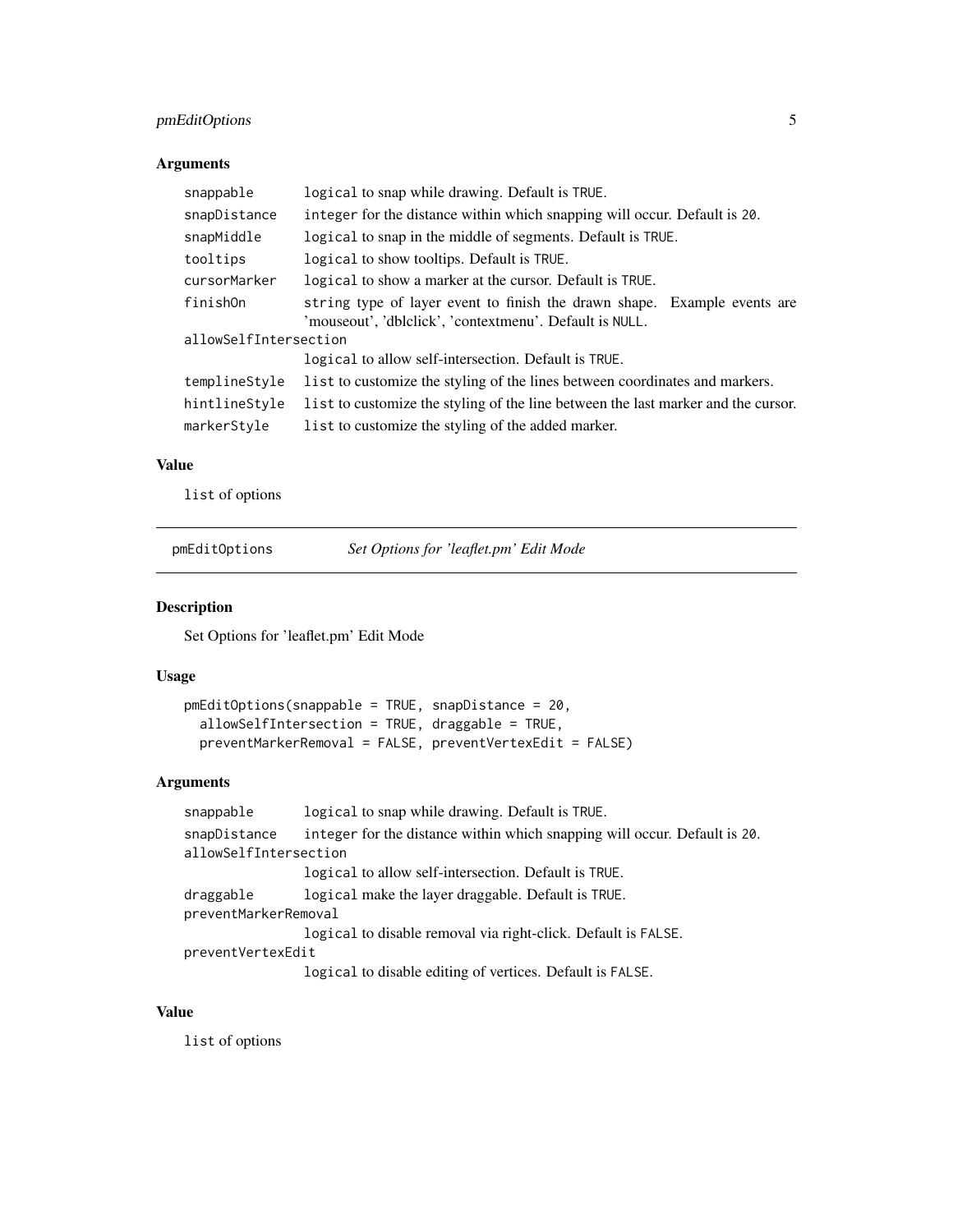<span id="page-5-1"></span><span id="page-5-0"></span>

#### Description

Set Options for 'leaflet.pm' Toolbar

#### Usage

```
pmToolbarOptions(drawMarker = TRUE, drawPolygon = TRUE,
  drawPolyline = TRUE, drawCircle = TRUE, drawRectangle = TRUE,
 editMode = TRUE, cutPolygon = TRUE, removalMode = TRUE,
 position = "topleft")
```
#### Arguments

| drawMarker    | logical add button to draw a marker. Default is TRUE.                                                               |
|---------------|---------------------------------------------------------------------------------------------------------------------|
| drawPolygon   | logical add button to draw a polygon. Default is TRUE.                                                              |
| drawPolyline  | logical add button to draw a polyline. Default is TRUE.                                                             |
| drawCircle    | logical add button to draw a circle. Default is TRUE.                                                               |
| drawRectangle | logical add button to draw a rectangle. Default is TRUE.                                                            |
| editMode      | logical add button to edit features. Default is TRUE.                                                               |
| cutPolygon    | logical add button to cut a hole. Default is TRUE.                                                                  |
| removalMode   | logical add button to remove features. Default is TRUE.                                                             |
| position      | string toolbar position. Options are 'topleft', 'topright', 'bottomleft', 'bottom-<br>right'. Default is 'topleft'. |

#### Value

leaflet htmlwidget with added toolbar

removePmToolbar *Removes the 'leaflet.pm' toolbar*

#### Description

Removes the 'leaflet.pm' toolbar

#### Usage

removePmToolbar(map, clearFeatures = FALSE)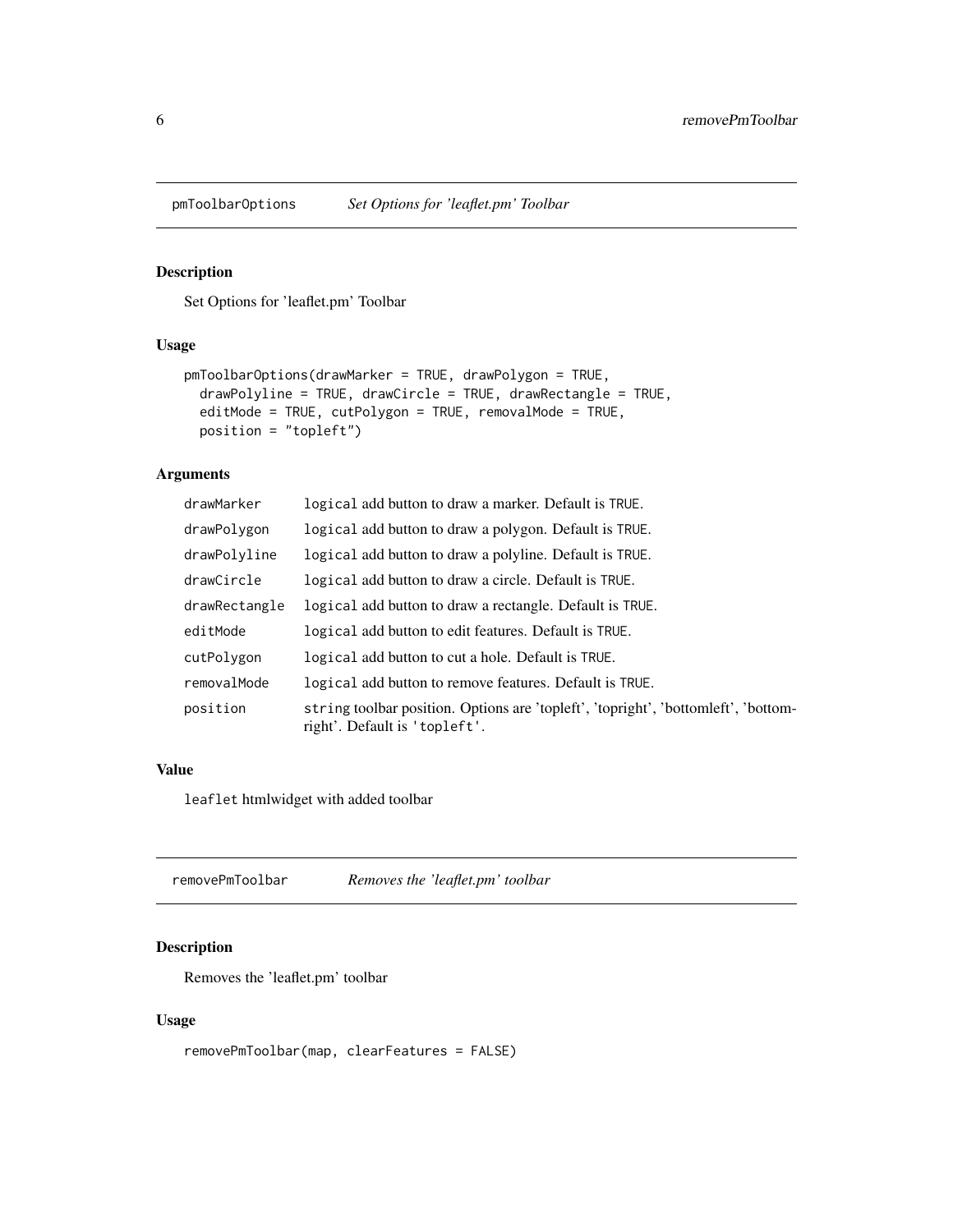#### removePmToolbar 7

#### Arguments

| map           | leaflet map htmlwidget from which the toolbar should be removed   |
|---------------|-------------------------------------------------------------------|
| clearFeatures | whether to clear the map of drawn features, currently not working |

#### Value

leaflet htmlwidget